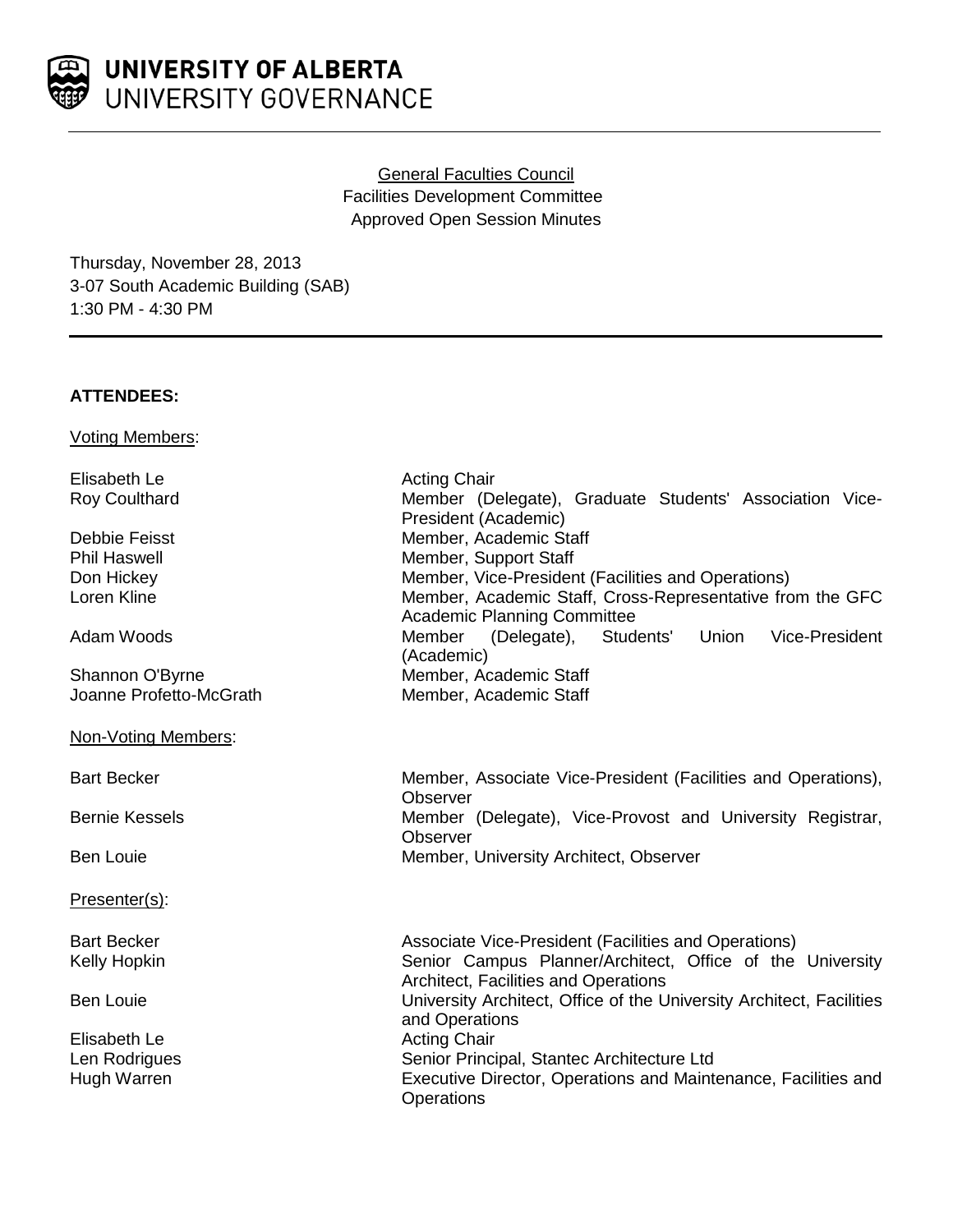Staff:

Garry Bodnar, Coordinator and Scribe, GFC Facilities Development Committee Marion Haggarty-France, University Secretary

# **OPENING SESSION**

1. Approval of the Agenda

Materials before members are contained in the official meeting file.

Motion: Kline/Profetto-McGrath

THAT the GFC Facilities Development Committee approve the Agenda.

**CARRIED**

#### 2. Approval of the Open Session Minutes of October 24, 2013

Materials before members are contained in the official meeting file.

Motion: Hickey/Haswell

THAT the GFC Facilities Development Committee approve the Minutes of October 24, 2013.

**CARRIED**

#### 3. Comments from the Acting Chair

The Acting Chair commented on a number of items relevant to members.

# **ACTION ITEMS**

# 4. St Joseph's College (SJC) Women's Residence Preliminary Design Development

Materials before members are contained in the official meeting file.

*Presenter(s)*: Ben Louie, University Architect, Office of the University Architect, Facilities and Operations; Kelly Hopkin, Senior Campus Planner/Architect, Office of the University Architect, Facilities and Operations

*Purpose of the Proposal*: This project will increase the amount of purpose built student residences on campus and is in alignment with the University's ultimate goal of accommodating 25% of students in residence housing; this project will provide 282 beds for female University of Alberta students and will add to the complement of other unit mixes (first year/international/graduate/married/men's/sustainability cohorts) the institution has across its inventory, bringing the University's accommodation to just under 14% of total enrolment.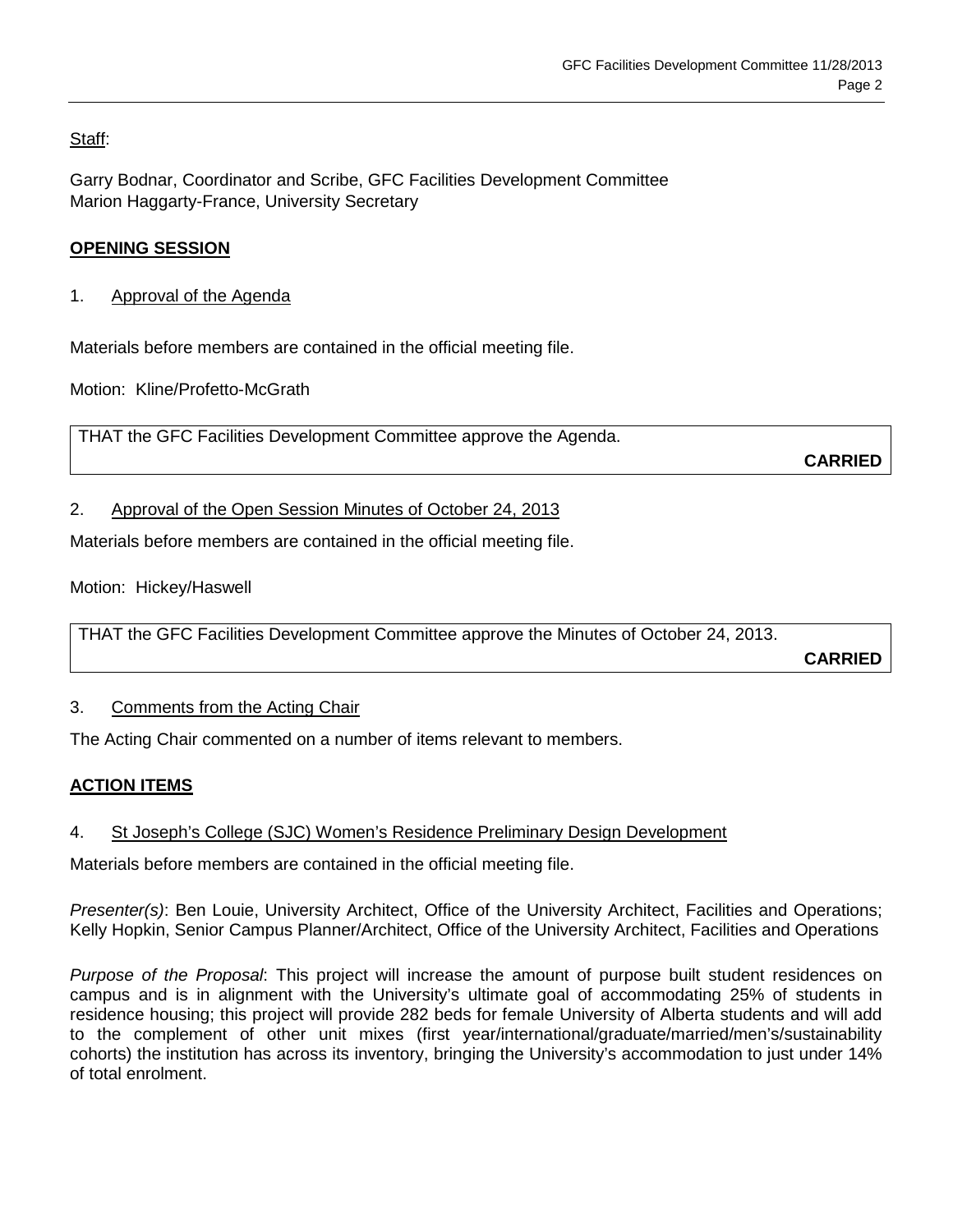### *Discussion:*

The St Joseph's College (SJC) Women's Residence Preliminary Design Development was introduced to members by Mr Louie. He reminded members that the project had been previously discussed preliminarily in terms of its Site Plan and the accompanying bridging documents with members at the GFC FDC meeting of April 25, 2013.

At this point, Mr Hopkin continued, with the assistance of a PowerPoint presentation. In his commentary, he spoke to: the historic background associated with SJC; the general goals for student housing at the University of Alberta; the objectives of on-campus residences/housing; the background associated with this project's development; the programme developed for this facility, comprising 282 beds in total; illustrations of the units located within the facility, itself, and of the residence's floor plans (main floor; levels 2 to 5; and the upper two floors (levels 6 and 7)); illustrations of the exterior, from differing vantage points; issues associated with campus architecture and campus fabric, characteristics that reinforce the collegiate style of this facility; site impact mitigation issues, pre-award; illustrations of aerial views of the residence and approach representations; the construction layout plan; the site plan and landscaping around this facility; and information relevant to the project's timeline and implementation.

During the ensuing discussion, members provided questions and comments including, but not limited to, the following: clarification of the connections that would exist between SJC and the residence; a query as to whether or not there was any below-grade construction; the extension of compliments to leads on the design solutions for the project, which appears an attractive, affordable design-build project; clarification on the destruction of existing trees in the construction area and whether or not trees would be replanted as part of the residence's landscaping; queries regarding the deployment of common spaces in the residence and whether or not these are based on the number of residents in this facility; demand for the residence spaces, particularly given the targeting of rural and international students, and commentary that this facility will likely be oversubscribed; and clarification on parking availability and proximity for students in this residence.

Motion: Hickey/Kline Abstention: Woods

THAT the GFC Facilities Development Committee approve, under delegated authority from General Faculties Council and on the recommendation of Planning and Project Delivery, the proposed St Joseph's College Women's Residence Preliminary Design Development, being part of the design build (as set forth in Attachment 2) as the basis for construction.

#### **CARRIED**

# 5. Dentistry Pharmacy Building Redevelopment - Shell and Core Development

Materials before members are contained in the official meeting file.

*Presenter(s)*: Hugh Warren, Executive Director, Operations and Maintenance, Facilities and Operations; Len Rodrigues, Senior Principal, Stantec Architecture Ltd

*Purpose of the Proposal*: To bring forward as an approval item the Dentistry Pharmacy Building Redevelopment – Shell and Core Development. The 'Report' before members will provide the basis for the business case required by the Provincial Government to seek funding support for this project. In addition, this speaks to the renewal and repurposing of an aged facility that currently has limited functionality and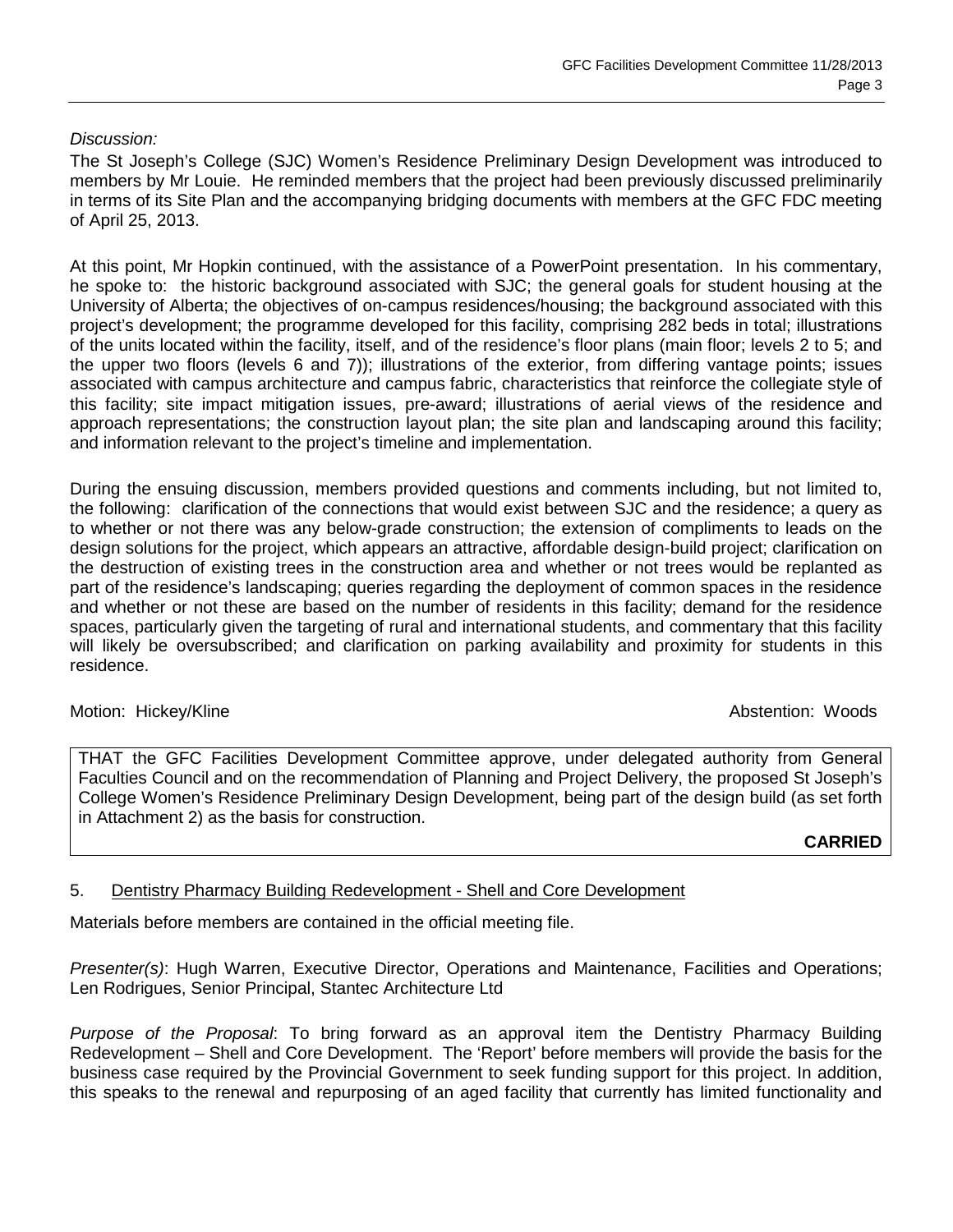high deferred maintenance. With a pull back on capital funding after Design Development, the project will be placed "on hold." A pause document has been created to capture key constraints and decisions made to Design Development. The project will be implemented as funding becomes available.

#### *Discussion*:

The Dentistry Pharmacy Building Redevelopment - Shell and Core Development Report was introduced briefly to members by Mr Warren. Mr Becker commented this work allows the University to be ready to quickly engage on redevelopment of this facility as soon as money becomes available from the Provincial Government to proceed with the project.

At this point, Mr Rodrigues provided detail on the Shell and Core Development Report, with the assistance of a PowerPoint presentation. In his commentary, he spoke to: the history associated with the development, over the decades, of the Dentistry Pharmacy Building, extending from 1922 to 1957; the thinking associated with arriving at a solution for the design (ie, 'creating the core') which led to the development of the 'atrium insert'; explorations of the current structure (eg, windows; brickwork; layout; infrastructure; etc); how the redesign of this facility would serve to 'tell the University's stories', with consideration given to what kind of stories could begin to be told in a redeveloped building; refinements, reinterpretations, and restoration of the existing structure and its many attractive features; illustrations of the redeveloped interior (ie, the "modern" space), including the atrium; the plans for the basement and atrium levels and then gradual progression upward, concluding finally with the seventh level; illustrations of the mechanical and electrical systems and lighting studies (day *vs* night); description of the 'pause document'; and commentary on the allocation of space, which has not yet been determined at this preliminary stage of the project.

During the ensuing discussion, members provided questions and comments including, but not limited to, the following: clarification on the building's flow-through and wayfinding; a query regarding interstitial space and whether or not it was conditioned; a query regarding whether or not wet laboratory space would be located in the building; clarification around the complete overhaul of the mechanical systems and spaces; a query on whether there would be gender-neutral bathrooms in the facility; queries on the location of loading/delivery zones and the status of SLOWPOKE on a go-forward basis; clarification on the nature of the new Council Chamber in the building, its capacity, its sloping structure, and the timelines associated with its development and deployment; clarification on LRT access and its connectivity to this facility; commentary from a member that he would not be prepared to support this project without a confirmation of dedicated government funding for its development; whether or not there is a stale date on this project if funding is not provided in a timely manner; whether or not the 'pause document' would be made public; and commentary that the new design development appears to accommodate concerns raised by GFC FDC during its previous reviews of this massive project.

#### Motion: Kline/Hickey

THAT the GFC Facilities Development Committee approve, under delegated authority from General Faculties Council and on the recommendation of Facilities and Operations, the proposed Dentistry Pharmacy Building Redevelopment – Shell and Core Design Development (as set forth in Attachment 3) as the basis for further design and construction.

# **CARRIED**

#### **DISCUSSION ITEMS**